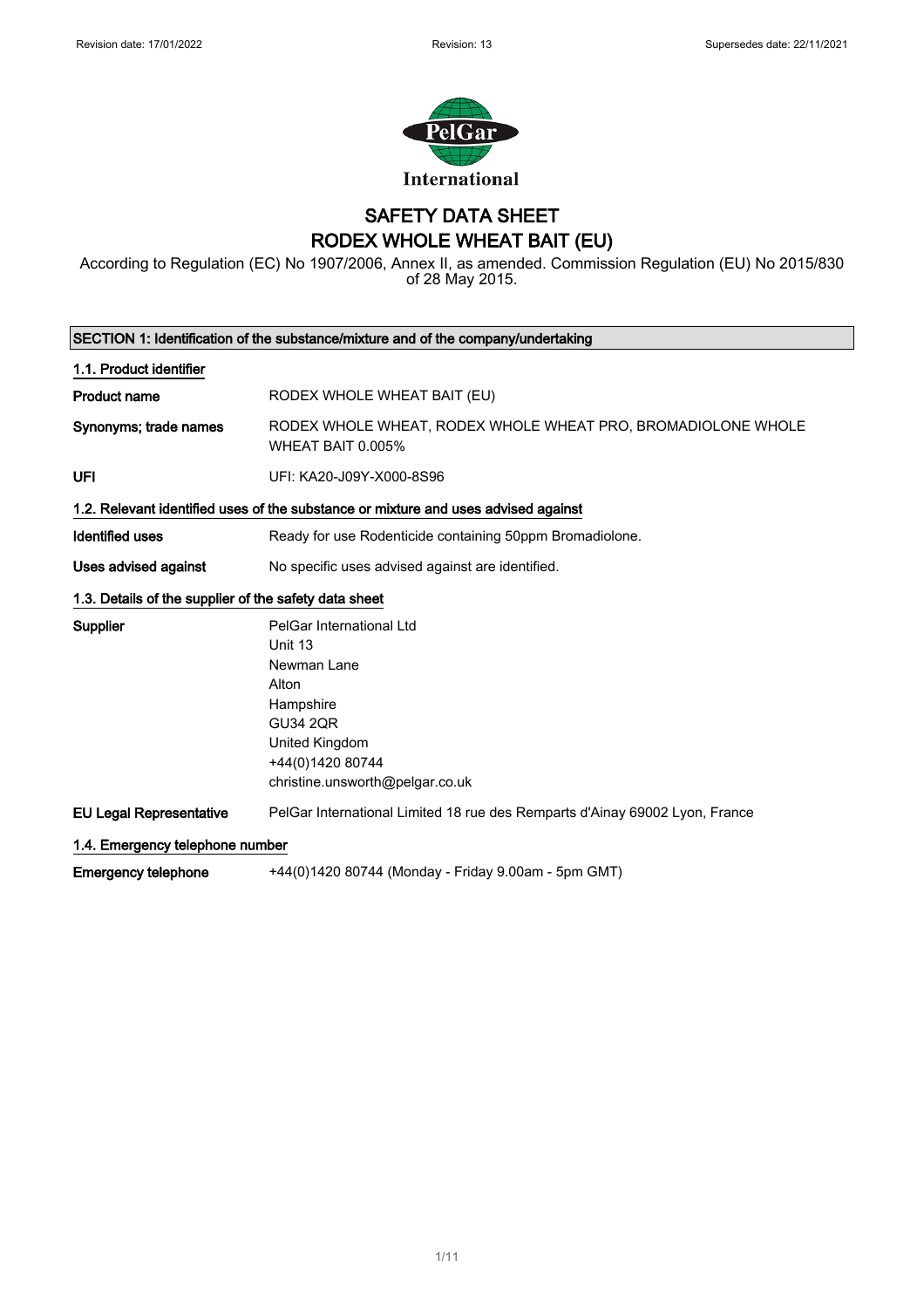| National emergency telephone Austria: +43 1 406 43 43 |                                                                                               |
|-------------------------------------------------------|-----------------------------------------------------------------------------------------------|
| number                                                | Belgium: 070 245 245                                                                          |
|                                                       | Bulgaria: +359 2 9154 233                                                                     |
|                                                       | Croatia: +3851 2348 342                                                                       |
|                                                       | Cyprus: 1401                                                                                  |
|                                                       | Czech Republic: +420 224 919 293, +420 224 915 402                                            |
|                                                       | Denmark: +45 8212 1212                                                                        |
|                                                       | Estonia: 16662                                                                                |
|                                                       | Finland: 0800 147 111                                                                         |
|                                                       | France: +33 (0) 145 42 59 59                                                                  |
|                                                       | Germany: +44 (0)1420 80744 (9am-5pm Monday- Friday GMT)                                       |
|                                                       | Greece: (0030) 2107793777                                                                     |
|                                                       | Hungary: +36-80-201-199                                                                       |
|                                                       | Iceland: (+354) 543 1000 / 112                                                                |
|                                                       | Ireland: Members of Public: +353 (01) 809 2166. (8am-10pm daily)                              |
|                                                       | Ireland: Healthcare Professionals: +353 (01) 809 2566 (24 hour service)<br>Italy: 0382-24444  |
|                                                       | Latvia: +371 67042473                                                                         |
|                                                       | Liechtenstein: +44 (0)1420 80744 (9am-5pm Monday- Friday GMT)<br>Lithuania: +370 (85) 2362052 |
|                                                       | Luxembourg: 8002 5500                                                                         |
|                                                       | Malta: +44 (0)1420 80744 (9am-5pm Monday- Friday GMT)                                         |
|                                                       | Netherlands: +31(0)30 274 8888 Healthcare Professionals only                                  |
|                                                       | Norway: 22 59 13 00                                                                           |
|                                                       | Poland: +44 (0)1420 80744 (9am-5pm Monday- Friday GMT)                                        |
|                                                       | Portugal: +351 800 250 250                                                                    |
|                                                       | Romania: +40213183606                                                                         |
|                                                       | Slovakia: +421 2 5477 4166                                                                    |
|                                                       | Slovenia: 112                                                                                 |
|                                                       | Spain: +34 91 562 04 20                                                                       |
|                                                       | Sweden: 112 – Begär Giftinformation                                                           |

### SECTION 2: Hazards identification

| 2.1. Classification of the substance or mixture |                                                                                 |
|-------------------------------------------------|---------------------------------------------------------------------------------|
| Classification (EC 1272/2008)                   |                                                                                 |
| <b>Physical hazards</b>                         | Not Classified                                                                  |
| <b>Health hazards</b>                           | Skin Sens. 1 - H317 Repr. 1B - H360D STOT RE 1 - H372                           |
| <b>Environmental hazards</b>                    | Not Classified                                                                  |
| 2.2. Label elements                             |                                                                                 |
| <b>Hazard pictograms</b>                        |                                                                                 |
| Signal word                                     | Danger                                                                          |
| <b>Hazard statements</b>                        | H317 May cause an allergic skin reaction.<br>H360D May damage the unborn child. |

H372 Causes damage to organs (Blood) through prolonged or repeated exposure.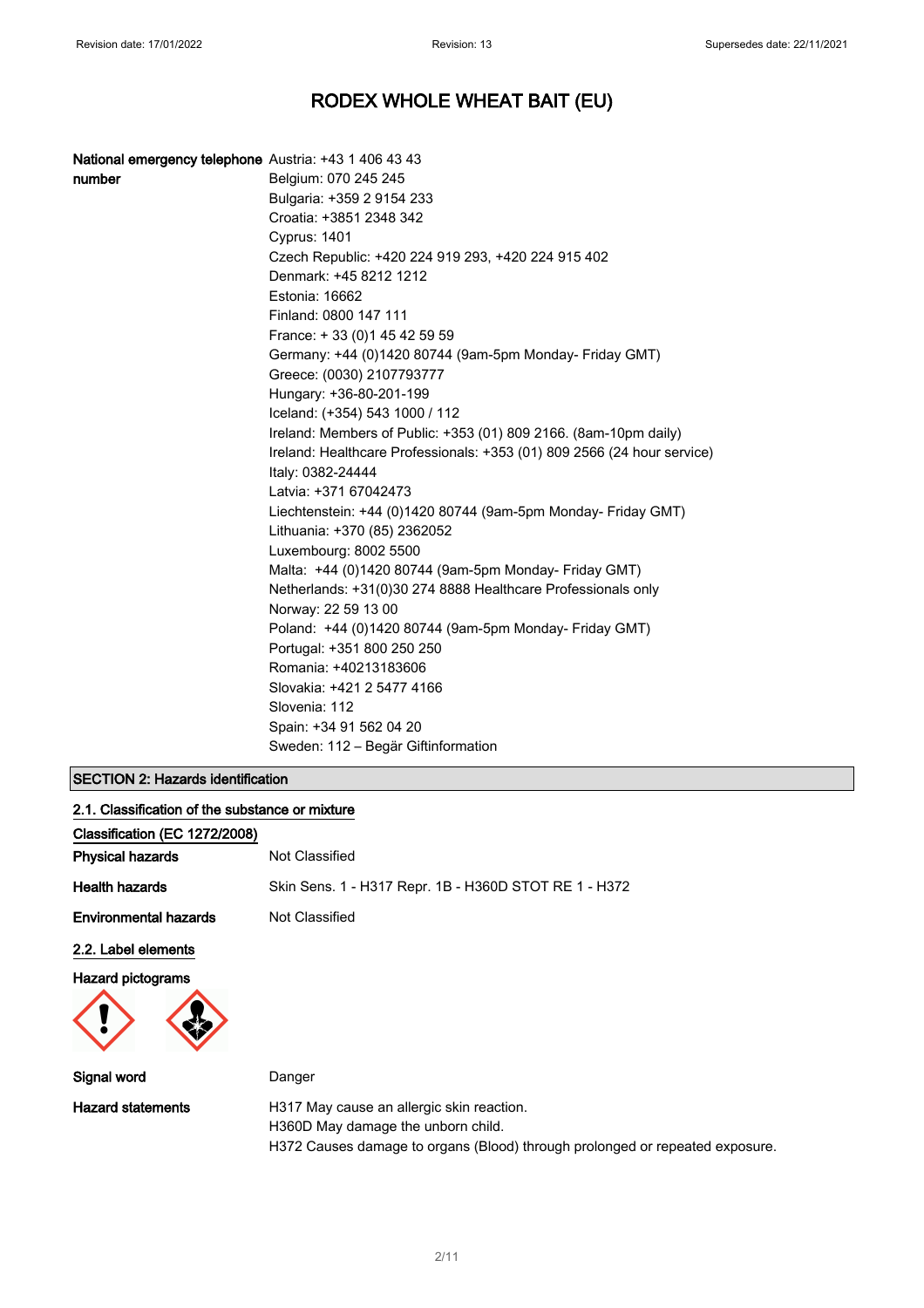| <b>Precautionary statements</b>   | P201 Obtain special instructions before use.<br>P202 Do not handle until all safety precautions have been read and understood.<br>P <sub>260</sub> Do not breathe dust.<br>P280 Wear protective gloves.<br>P308+P313 IF exposed or concerned: Get medical advice/ attention.<br>P314 Get medical advice/ attention if you feel unwell.<br>P301+P310 IF SWALLOWED: Immediately call a POISON CENTER/ doctor.<br>P405 Store locked up.<br>P404 Store in a closed container.<br>P501 Dispose of contents/ container in accordance with national regulations. |
|-----------------------------------|-----------------------------------------------------------------------------------------------------------------------------------------------------------------------------------------------------------------------------------------------------------------------------------------------------------------------------------------------------------------------------------------------------------------------------------------------------------------------------------------------------------------------------------------------------------|
| Supplemental label<br>information | EUH 208 Contains 1, 2- Benzisothiazolin-3-one. May produce an allergic reaction.<br>Keep / Store away from foodstuffs, beverages and animal feeding stuffs.<br>EUH 208 Contains 2-octyl-2H-isothiazol-3-one. May produce an allergic reaction.                                                                                                                                                                                                                                                                                                            |
| Contains                          | 2-OCTYL-2H-ISOTHIAZOL-3-ONE                                                                                                                                                                                                                                                                                                                                                                                                                                                                                                                               |

### 2.3. Other hazards

This product does not contain any substances classified as PBT or vPvB.

### SECTION 3: Composition/information on ingredients

### 3.2. Mixtures

| 2,2'-Iminodiethanol                                                                                       | < 0.1%               |
|-----------------------------------------------------------------------------------------------------------|----------------------|
| CAS number: 111-42-2                                                                                      | EC number: 203-868-0 |
| Classification<br>Acute Tox. 4 - H302<br>Skin Irrit. 2 - H315<br>Eye Dam. 1 - H318<br>STOT RE 2 - H373    |                      |
| 1,2-BENZISOTHIAZOLIN-3-ONE                                                                                | 1%                   |
| CAS number: 2634-33-5                                                                                     | EC number: 220-120-9 |
| M factor (Acute) = $1$                                                                                    |                      |
| Classification<br>Acute Tox. 4 - H302<br>Skin Irrit. 2 - H315<br>Eye Dam. 1 - H318<br>Skin Sens. 1 - H317 |                      |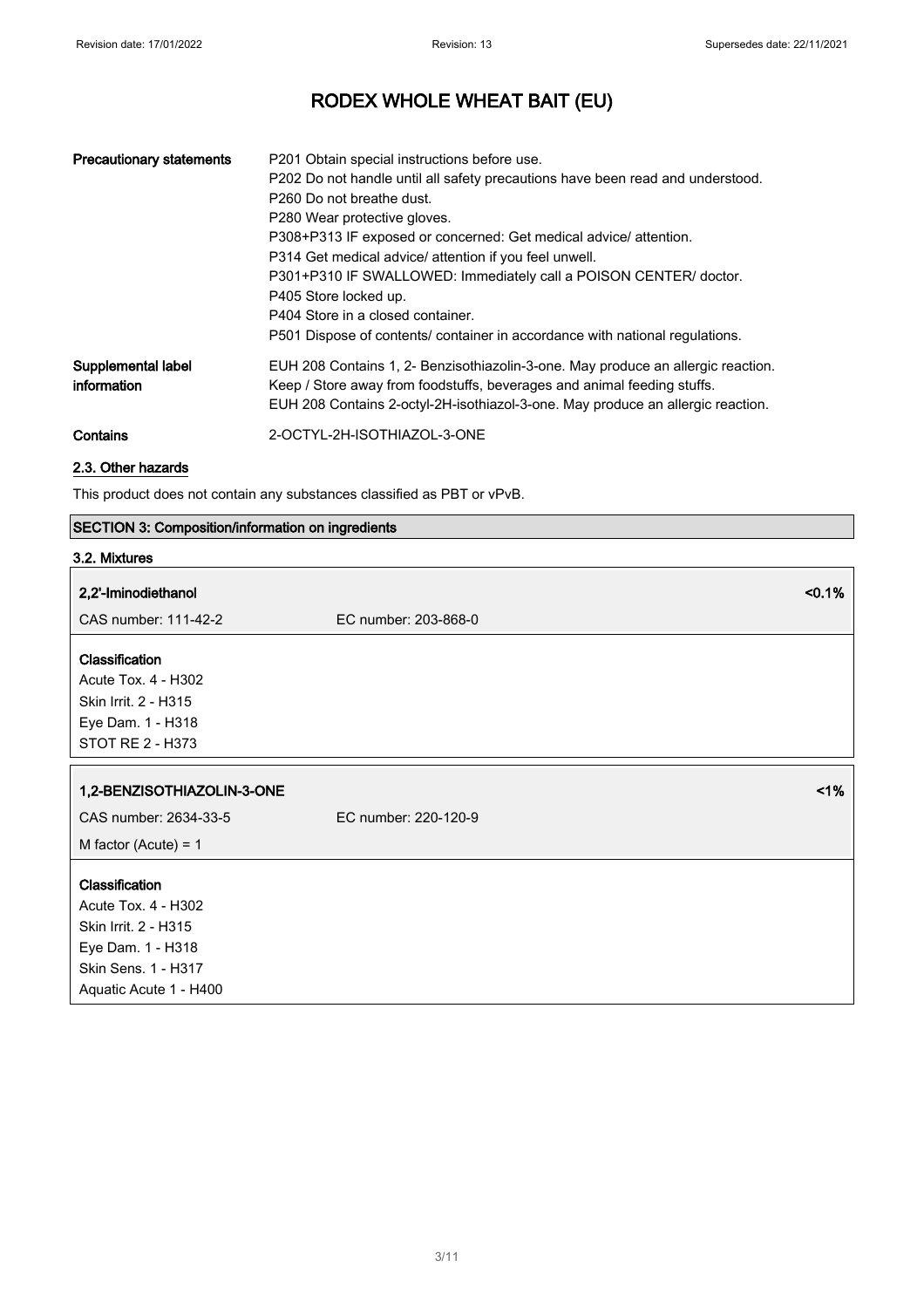| <b>BROMADIOLONE (EU)</b>                                                                                                                                                                                       | 0.005%                                                                                                                                                                                                                                                                                                                                                                          |  |
|----------------------------------------------------------------------------------------------------------------------------------------------------------------------------------------------------------------|---------------------------------------------------------------------------------------------------------------------------------------------------------------------------------------------------------------------------------------------------------------------------------------------------------------------------------------------------------------------------------|--|
| CAS number: 28772-56-7                                                                                                                                                                                         | EC number: 249-205-9                                                                                                                                                                                                                                                                                                                                                            |  |
| M factor (Acute) = $1$                                                                                                                                                                                         | M factor (Chronic) = $1$                                                                                                                                                                                                                                                                                                                                                        |  |
| Classification<br>Acute Tox. 1 - H300<br>Acute Tox. 1 - H310<br>Acute Tox. 1 - H330<br>Repr. 1B - H360D<br>STOT RE 1 - H372<br>Aquatic Acute 1 - H400<br>Aquatic Chronic 1 - H410                              |                                                                                                                                                                                                                                                                                                                                                                                 |  |
| 2-OCTYL-2H-ISOTHIAZOL-3-ONE                                                                                                                                                                                    | 1%                                                                                                                                                                                                                                                                                                                                                                              |  |
| CAS number: 26530-20-1                                                                                                                                                                                         | EC number: 247-761-7                                                                                                                                                                                                                                                                                                                                                            |  |
| M factor (Acute) = $100$                                                                                                                                                                                       | M factor (Chronic) = 100                                                                                                                                                                                                                                                                                                                                                        |  |
| Classification<br>Acute Tox. 3 - H301<br>Acute Tox. 3 - H311<br>Acute Tox. 2 - H330<br>Skin Corr. 1B - H314<br>Eye Dam. 1 - H318<br>Skin Sens. 1A - H317<br>Aquatic Acute 1 - H400<br>Aquatic Chronic 1 - H410 |                                                                                                                                                                                                                                                                                                                                                                                 |  |
| <b>Denatonium Benzoate</b><br>CAS number: 3734-33-6                                                                                                                                                            | < 0.1%                                                                                                                                                                                                                                                                                                                                                                          |  |
| Classification<br>Acute Tox. 4 - H302<br>Aquatic Chronic 3 - H412                                                                                                                                              | EC number: 223-095-2                                                                                                                                                                                                                                                                                                                                                            |  |
|                                                                                                                                                                                                                | The full text for all hazard statements is displayed in Section 16.                                                                                                                                                                                                                                                                                                             |  |
| Ingredient notes                                                                                                                                                                                               | Methic Red 3B dye is only used to produce the red coloured whole wheat bait.                                                                                                                                                                                                                                                                                                    |  |
| <b>SECTION 4: First aid measures</b>                                                                                                                                                                           |                                                                                                                                                                                                                                                                                                                                                                                 |  |
| 4.1. Description of first aid measures                                                                                                                                                                         |                                                                                                                                                                                                                                                                                                                                                                                 |  |
| <b>General information</b>                                                                                                                                                                                     | In case of accident or if you feel unwell, seek medical advice immediately (show the label<br>where possible). Advice for Medical Doctors: Bromadiolone is an indirect anti-coagulant.<br>Phytomenadione, Vitamin K, is antidotal. Determin prothrombin time not less than 18 hours<br>after consumption. If elevated, administer Vitamin K1 until prothrombin time normalises. |  |

Continue determination of prothrombin time for two weeks after withdrawal of antidote and resume treatment if elevation occurs in that time.

### Inhalation Unlikely route of exposure as the product does not contain volatile substances. Move affected person to fresh air and keep warm and at rest in a position comfortable for breathing. Loosen tight clothing such as collar, tie or belt. Get medical attention if symptoms are severe or persist.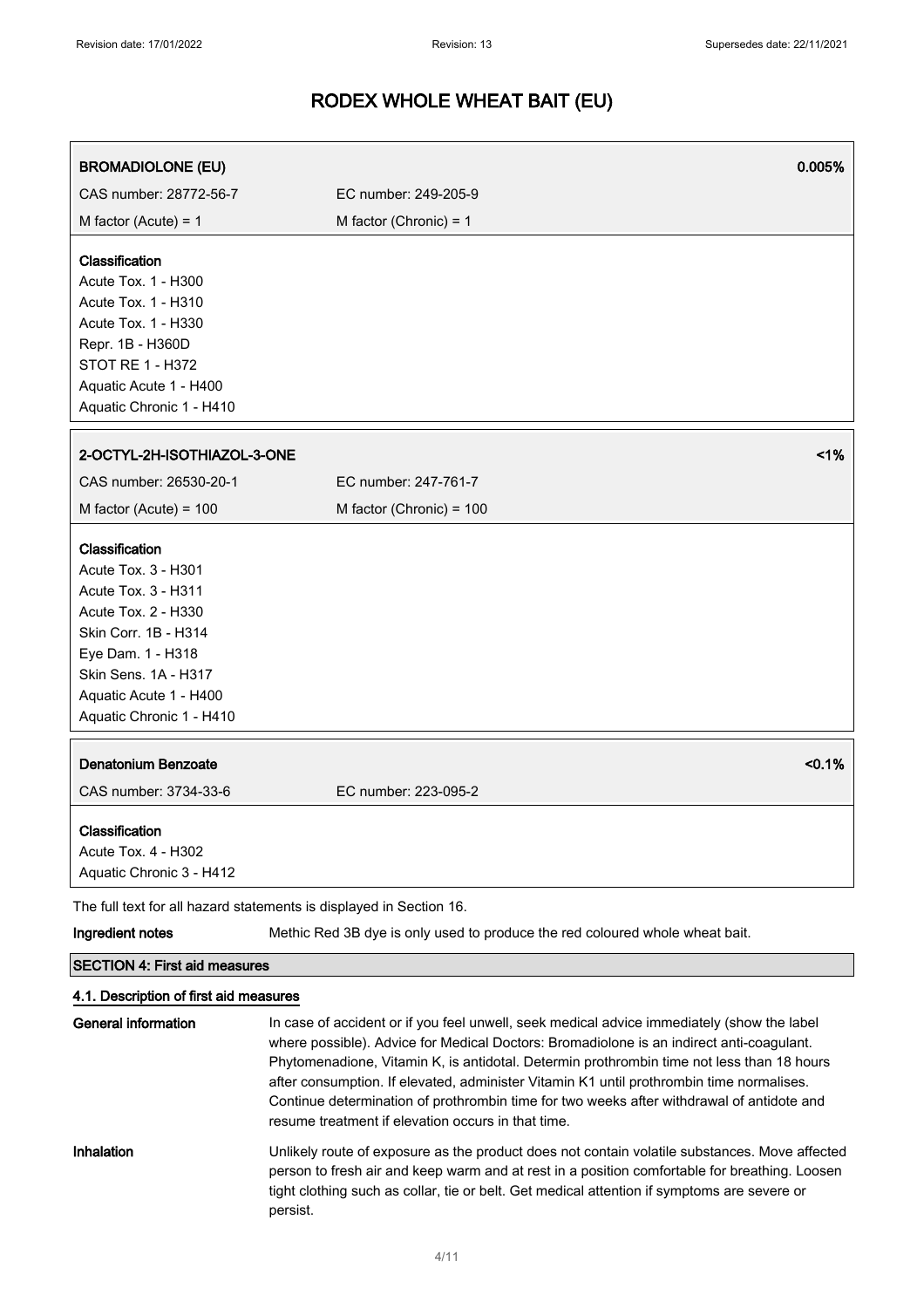| Ingestion                                                                       | Rinse mouth thoroughly with water. Get medical attention immediately.                                                                                                                                                                                                                      |  |
|---------------------------------------------------------------------------------|--------------------------------------------------------------------------------------------------------------------------------------------------------------------------------------------------------------------------------------------------------------------------------------------|--|
| Skin contact                                                                    | May cause irritation to susceptible persons. Immediately take off all contaminated clothing.<br>Wash immediately with plenty of soap and water and seek medical advice                                                                                                                     |  |
| Eye contact                                                                     | May cause eye irritation to susceptible persons. Rinse immediately with plenty of water and<br>seek medical advice. Rinse cautiously with water for several minutes. Get medical attention if<br>irritation persists after washing.                                                        |  |
| <b>Protection of first aiders</b>                                               | First aid personnel should wear appropriate protective equipment during any rescue.                                                                                                                                                                                                        |  |
|                                                                                 | 4.2. Most important symptoms and effects, both acute and delayed                                                                                                                                                                                                                           |  |
| <b>General information</b>                                                      | The severity of the symptoms described will vary dependent on the concentration and the<br>length of exposure.                                                                                                                                                                             |  |
| Ingestion                                                                       | Harmful if swallowed.                                                                                                                                                                                                                                                                      |  |
| Skin contact                                                                    | May cause sensitisation or allergic reactions in sensitive individuals.                                                                                                                                                                                                                    |  |
| 4.3. Indication of any immediate medical attention and special treatment needed |                                                                                                                                                                                                                                                                                            |  |
| Notes for the doctor                                                            | Treat symptomatically.                                                                                                                                                                                                                                                                     |  |
| <b>SECTION 5: Firefighting measures</b>                                         |                                                                                                                                                                                                                                                                                            |  |
| 5.1. Extinguishing media                                                        |                                                                                                                                                                                                                                                                                            |  |
| Suitable extinguishing media                                                    | The product is not flammable. Extinguish with alcohol-resistant foam, carbon dioxide, dry<br>powder or water fog. Use fire-extinguishing media suitable for the surrounding fire.                                                                                                          |  |
| Unsuitable extinguishing<br>media                                               | Do not use water jet as an extinguisher, as this will spread the fire.                                                                                                                                                                                                                     |  |
| 5.2. Special hazards arising from the substance or mixture                      |                                                                                                                                                                                                                                                                                            |  |
| Specific hazards                                                                | None known.                                                                                                                                                                                                                                                                                |  |
| <b>Hazardous combustion</b><br>products                                         | Thermal decomposition or combustion products may include the following substances:<br>Harmful gases or vapours.                                                                                                                                                                            |  |
| 5.3. Advice for firefighters                                                    |                                                                                                                                                                                                                                                                                            |  |
| Protective actions during<br>firefighting                                       | Avoid breathing fire gases or vapours. Evacuate area. Cool containers exposed to heat with<br>water spray and remove them from the fire area if it can be done without risk. Cool containers<br>exposed to flames with water until well after the fire is out.                             |  |
| Special protective equipment<br>for firefighters                                | Wear positive-pressure self-contained breathing apparatus (SCBA) and appropriate protective<br>clothing. Firefighter's clothing conforming to European standard EN469 (including helmets,<br>protective boots and gloves) will provide a basic level of protection for chemical incidents. |  |
|                                                                                 | <b>SECTION 6: Accidental release measures</b>                                                                                                                                                                                                                                              |  |
|                                                                                 | 6.1. Personal precautions, protective equipment and emergency procedures                                                                                                                                                                                                                   |  |
| <b>Personal precautions</b>                                                     | Wear protective clothing as described in Section 8 of this safety data sheet. No action shall be<br>taken without appropriate training or involving any personal risk.                                                                                                                     |  |
| 6.2. Environmental precautions                                                  |                                                                                                                                                                                                                                                                                            |  |

Environmental precautions Avoid discharge into drains or watercourses or onto the ground.

### 6.3. Methods and material for containment and cleaning up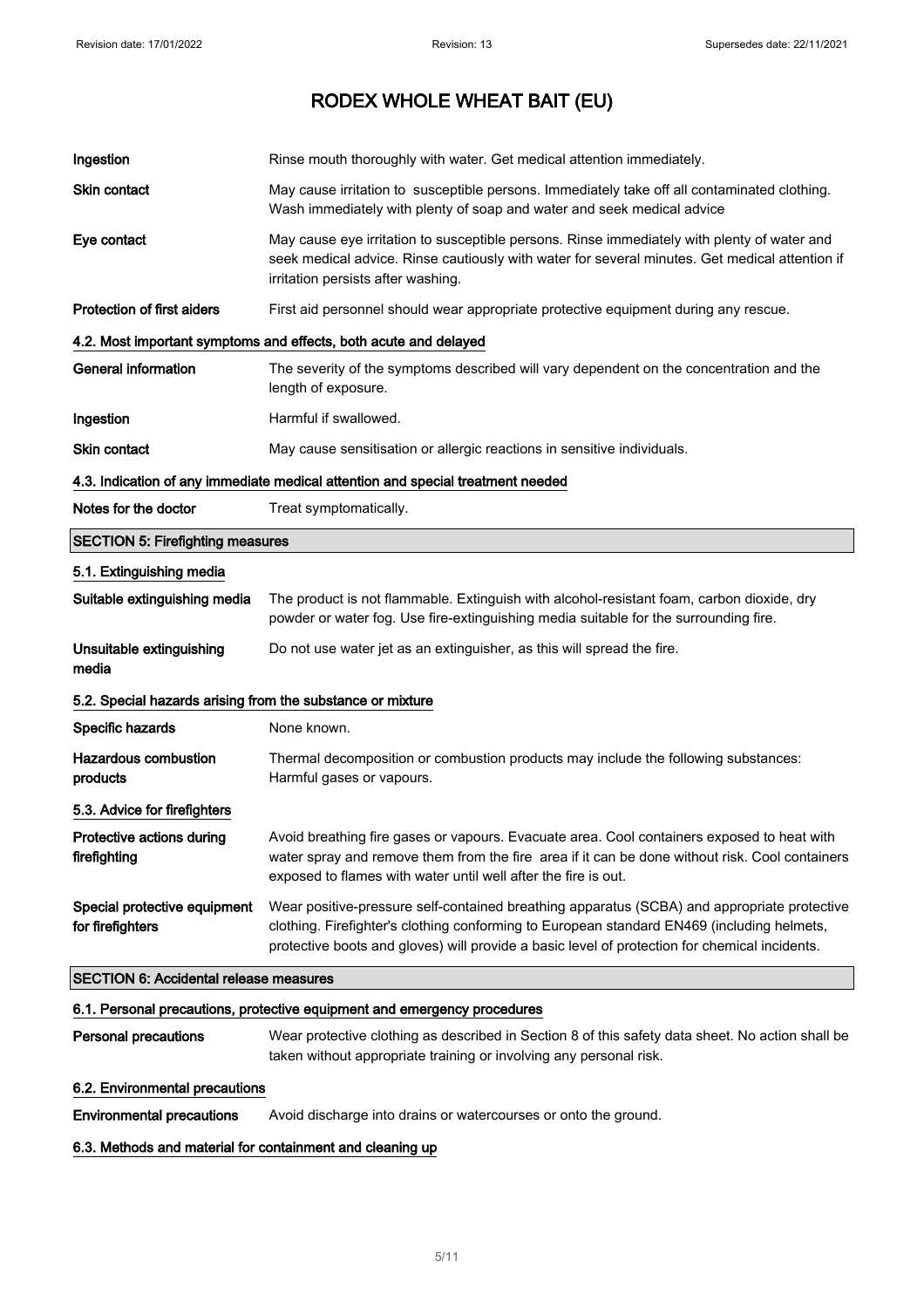| Methods for cleaning up                                                                                                                                                                                  | Wear protective clothing as described in Section 8 of this safety data sheet. Clear up spills<br>immediately and dispose of waste safely. Collect spillage with a shovel and broom, or similar<br>and reuse, if possible. Collect and place in suitable waste disposal containers and seal<br>securely. Flush contaminated area with plenty of water. Wash thoroughly after dealing with a<br>spillage. For waste disposal, see Section 13. |  |
|----------------------------------------------------------------------------------------------------------------------------------------------------------------------------------------------------------|---------------------------------------------------------------------------------------------------------------------------------------------------------------------------------------------------------------------------------------------------------------------------------------------------------------------------------------------------------------------------------------------------------------------------------------------|--|
| 6.4. Reference to other sections                                                                                                                                                                         |                                                                                                                                                                                                                                                                                                                                                                                                                                             |  |
| Reference to other sections                                                                                                                                                                              | For personal protection, see Section 8. See Section 11 for additional information on health<br>hazards. See Section 12 for additional information on ecological hazards. For waste disposal,<br>see Section 13.                                                                                                                                                                                                                             |  |
| <b>SECTION 7: Handling and storage</b>                                                                                                                                                                   |                                                                                                                                                                                                                                                                                                                                                                                                                                             |  |
| 7.1. Precautions for safe handling                                                                                                                                                                       |                                                                                                                                                                                                                                                                                                                                                                                                                                             |  |
| <b>Usage precautions</b>                                                                                                                                                                                 | Read and follow manufacturer's recommendations. Wear protective clothing as described in<br>Section 8 of this safety data sheet. Keep away from food, drink and animal feeding stuffs.<br>Keep container tightly sealed when not in use. Keep away from heat, hot surfaces, sparks,<br>open flames and other ignition sources. No smoking.                                                                                                  |  |
| Advice on general<br>occupational hygiene                                                                                                                                                                | Wash promptly if skin becomes contaminated. Take off contaminated clothing. Wash<br>contaminated clothing before reuse.                                                                                                                                                                                                                                                                                                                     |  |
|                                                                                                                                                                                                          | 7.2. Conditions for safe storage, including any incompatibilities                                                                                                                                                                                                                                                                                                                                                                           |  |
| <b>Storage precautions</b>                                                                                                                                                                               | Keep out of the reach of children. Keep away from food, drink and animal feeding stuffs. Keep<br>only in the original container. Keep container tightly closed, in a cool, well ventilated place.<br>Keep containers upright. Protect containers from damage.                                                                                                                                                                               |  |
| Storage class                                                                                                                                                                                            | Unspecified storage.                                                                                                                                                                                                                                                                                                                                                                                                                        |  |
| 7.3. Specific end use(s)                                                                                                                                                                                 |                                                                                                                                                                                                                                                                                                                                                                                                                                             |  |
| Specific end use(s)                                                                                                                                                                                      | The identified uses for this product are detailed in Section 1.2.                                                                                                                                                                                                                                                                                                                                                                           |  |
| Usage description                                                                                                                                                                                        | Ready to use rodenticide containing 50 ppm Bromadiolone.                                                                                                                                                                                                                                                                                                                                                                                    |  |
| <b>SECTION 8: Exposure controls/Personal protection</b>                                                                                                                                                  |                                                                                                                                                                                                                                                                                                                                                                                                                                             |  |
| 8.1. Control parameters                                                                                                                                                                                  |                                                                                                                                                                                                                                                                                                                                                                                                                                             |  |
| Occupational exposure limits                                                                                                                                                                             |                                                                                                                                                                                                                                                                                                                                                                                                                                             |  |
| Propane-1,2-diol (Propane-1,2-diol Particulates)<br>WEL 8-Hr limit mg/M3: 10<br>Propane-1,2-diol (Propane-1,2-diol total vapour and particulates)<br>WEL 8-Hr limit ppm: 150<br>WEL 8Hr limit mg/M3: 474 |                                                                                                                                                                                                                                                                                                                                                                                                                                             |  |
| Whole Wheat Grain WEL 8-hr limit mg/m3: 10 (grain dust)                                                                                                                                                  | WEL 15 min limit mg/m3: 30 (grain dust)                                                                                                                                                                                                                                                                                                                                                                                                     |  |
| 8.2. Exposure controls                                                                                                                                                                                   |                                                                                                                                                                                                                                                                                                                                                                                                                                             |  |
| Appropriate engineering<br>oontrolo                                                                                                                                                                      | Provide adequate ventilation.                                                                                                                                                                                                                                                                                                                                                                                                               |  |

| controls                          |                                                                                                                                       |
|-----------------------------------|---------------------------------------------------------------------------------------------------------------------------------------|
| <b>Personal protection</b>        | Keep away from food stuffs.                                                                                                           |
| Eye/face protection               | No specific eye protection required during normal use. Avoid contact with eyes.                                                       |
| Hand protection                   | Suitable chemical resistant gloves are recommended for professional users.                                                            |
| Other skin and body<br>protection | Personal protective equipment for the body should be selected based on the task being<br>performed and the risks involved.            |
| Hygiene measures                  | Wash hands thoroughly after handling. Do not eat, drink or smoke when using this product.<br>Wash contaminated clothing before reuse. |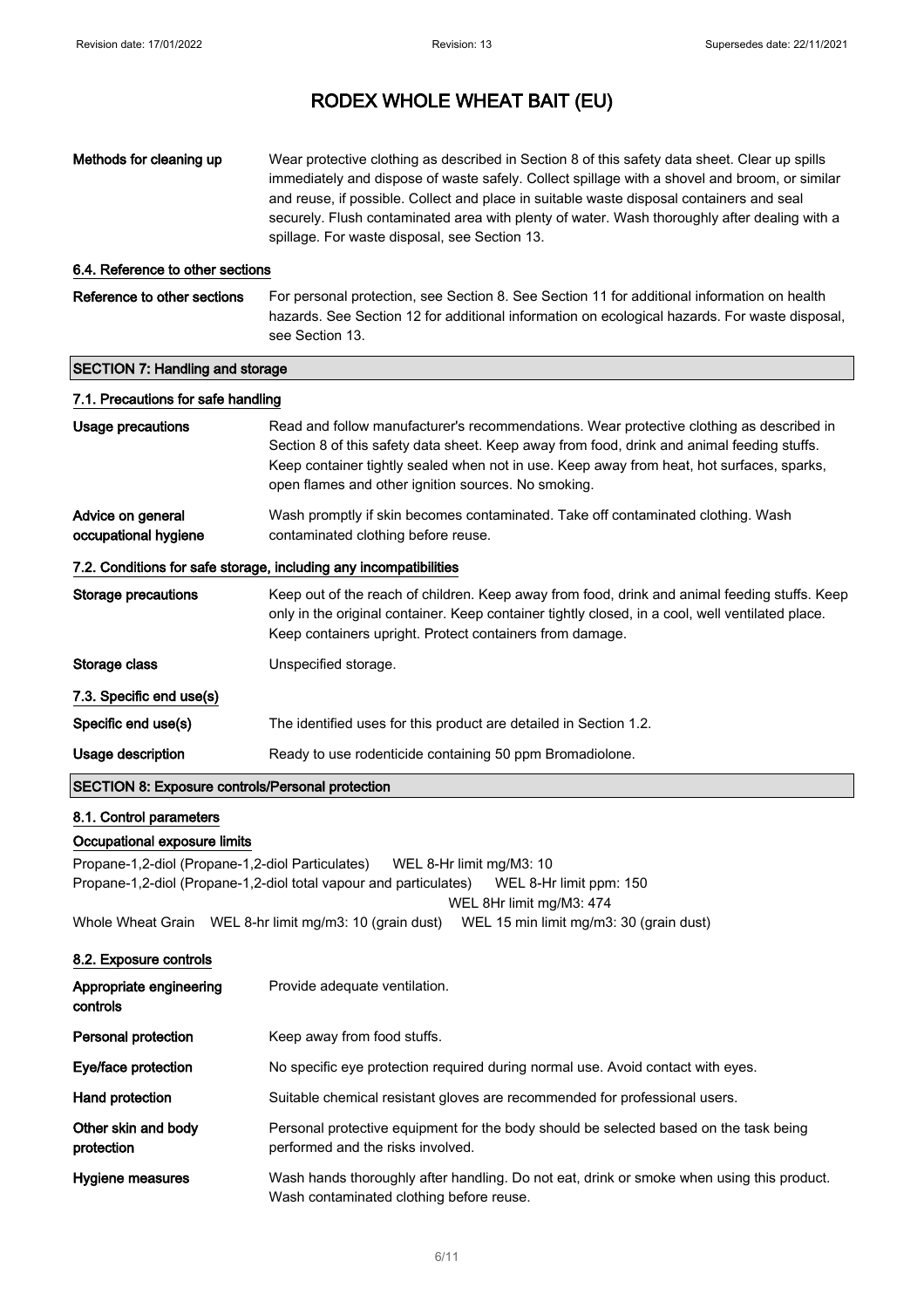Respiratory protection No specific recommendations. Provide adequate ventilation.

Environmental exposure Keep container tightly sealed when not in use. Avoid release to the environment.

controls

### SECTION 9: Physical and chemical properties

| 9.1. Information on basic physical and chemical properties |                                 |
|------------------------------------------------------------|---------------------------------|
| Appearance                                                 | Whole wheat granules.           |
| Colour                                                     | Blue. Red.                      |
| Odour                                                      | Slight.                         |
| <b>Odour threshold</b>                                     | No information available.       |
| рH                                                         | No information available.       |
| <b>Melting point</b>                                       | Not relevant.                   |
| Initial boiling point and range                            | Not relevant.                   |
| Flash point                                                | No information available.       |
| <b>Evaporation rate</b>                                    | Not relevant.                   |
| <b>Evaporation factor</b>                                  | No information available.       |
| Flammability (solid, gas)                                  | combustible                     |
| Upper/lower flammability or<br>explosive limits            | No information available.       |
| Other flammability                                         | No information available.       |
| Vapour pressure                                            | Not relevant.                   |
| Vapour density                                             | Not relevant.                   |
| <b>Relative density</b>                                    | 1.27                            |
| <b>Bulk density</b>                                        | No information available.       |
| Solubility(ies)                                            | No information available.       |
| <b>Partition coefficient</b>                               | Not relevant.                   |
| Auto-ignition temperature                                  | No information available.       |
| <b>Decomposition Temperature</b>                           | No information available.       |
| <b>Viscosity</b>                                           | Not relevant.                   |
| <b>Explosive properties</b>                                | Not considered to be explosive. |
| Explosive under the influence<br>of a flame                | Not considered to be explosive. |
| <b>Oxidising properties</b>                                | Not oxidising.                  |
| 9.2. Other information                                     |                                 |
| <b>SECTION 10: Stability and reactivity</b>                |                                 |
| 10.1. Reactivity                                           |                                 |

Reactivity **There are no known reactivity hazards associated with this product.** 

10.2. Chemical stability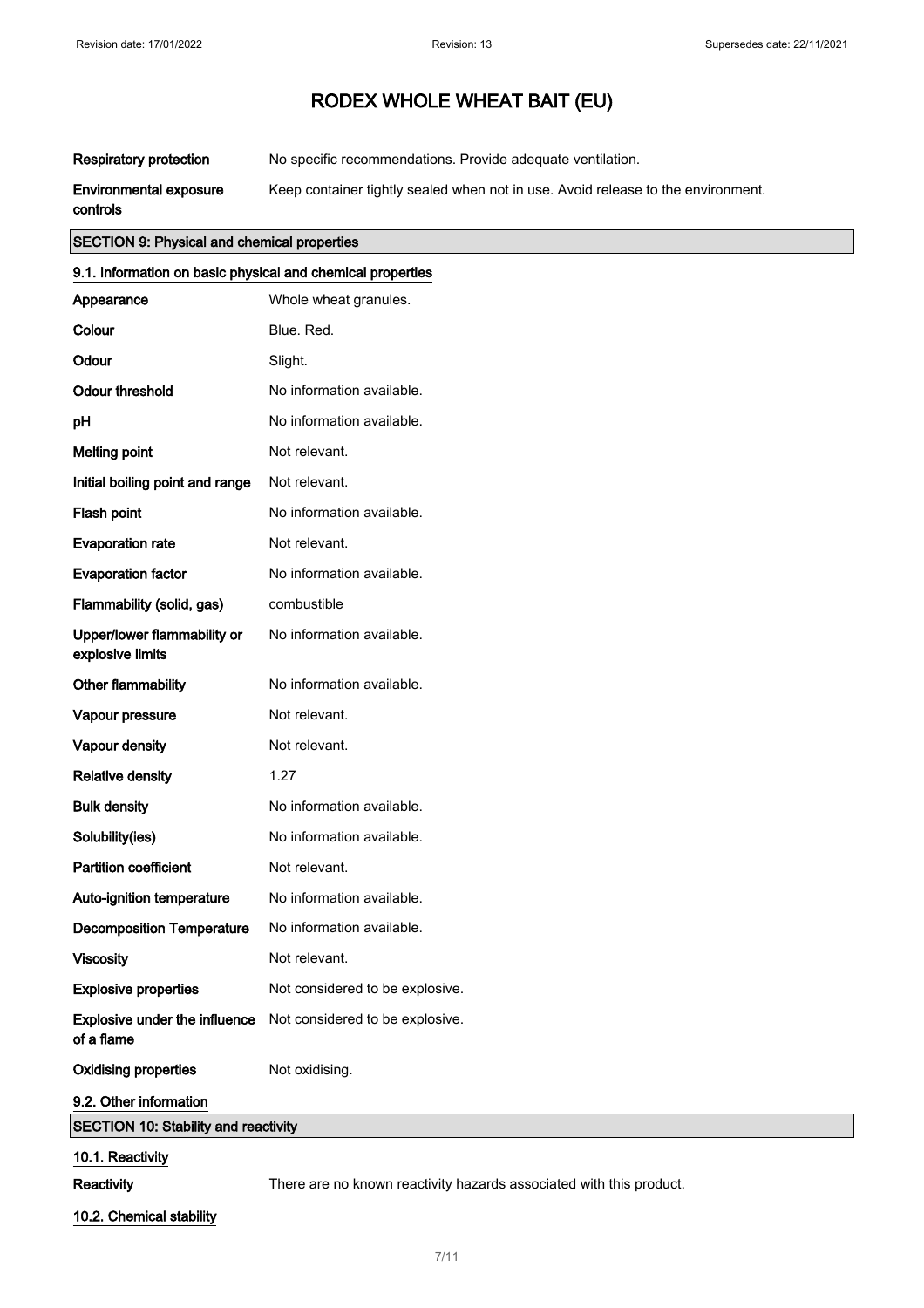| <b>Stability</b>                                                     | Stable at normal ambient temperatures and when used as recommended. Stable under the<br>prescribed storage conditions.                                                  |
|----------------------------------------------------------------------|-------------------------------------------------------------------------------------------------------------------------------------------------------------------------|
| 10.3. Possibility of hazardous reactions                             |                                                                                                                                                                         |
| Possibility of hazardous<br>reactions                                | Oxidising agents.                                                                                                                                                       |
| 10.4. Conditions to avoid                                            |                                                                                                                                                                         |
| <b>Conditions to avoid</b>                                           | Heat, flames and sparks.                                                                                                                                                |
| 10.5. Incompatible materials                                         |                                                                                                                                                                         |
| <b>Materials to avoid</b>                                            | No specific material or group of materials is likely to react with the product to produce a<br>hazardous situation.                                                     |
| 10.6. Hazardous decomposition products                               |                                                                                                                                                                         |
| Hazardous decomposition<br>products                                  | Does not decompose when used and stored as recommended. Thermal decomposition or<br>combustion products may include the following substances: Harmful gases or vapours. |
| <b>SECTION 11: Toxicological information</b>                         |                                                                                                                                                                         |
| 11.1. Information on toxicological effects                           |                                                                                                                                                                         |
| Acute toxicity - oral<br>Notes (oral LD <sub>50</sub> )              | >2000 mg/kg                                                                                                                                                             |
| Acute toxicity - dermal<br>Notes (dermal LD <sub>50</sub> )          | >2000 mg/kg                                                                                                                                                             |
| Acute toxicity - inhalation<br>Notes (inhalation LC <sub>50</sub> )  | >5 mg/l (Dust)                                                                                                                                                          |
| Skin corrosion/irritation<br>Animal data                             | Based on available data the classification criteria are not met.                                                                                                        |
| Serious eye damage/irritation<br>Serious eye damage/irritation       | Based on available data the classification criteria are not met.                                                                                                        |
| <b>Respiratory sensitisation</b><br><b>Respiratory sensitisation</b> | Based on available data the classification criteria are not met.                                                                                                        |
| <b>Skin sensitisation</b><br><b>Skin sensitisation</b>               | Based on available data the classification criteria are not met.                                                                                                        |
| Germ cell mutagenicity<br>Genotoxicity - in vitro                    | Based on available data the classification criteria are not met.                                                                                                        |
| Carcinogenicity<br>Carcinogenicity                                   | Based on available data the classification criteria are not met.                                                                                                        |
| <b>IARC</b> carcinogenicity                                          | None of the ingredients are listed or exempt.                                                                                                                           |
| Reproductive toxicity<br>Reproductive toxicity - fertility           | Based on available data the classification criteria are not met.                                                                                                        |
| Reproductive toxicity -<br>development                               | May damage the unborn child.                                                                                                                                            |
| Specific target organ toxicity - single exposure                     |                                                                                                                                                                         |
| STOT - single exposure                                               | Not classified as a specific target organ toxicant after a single exposure.                                                                                             |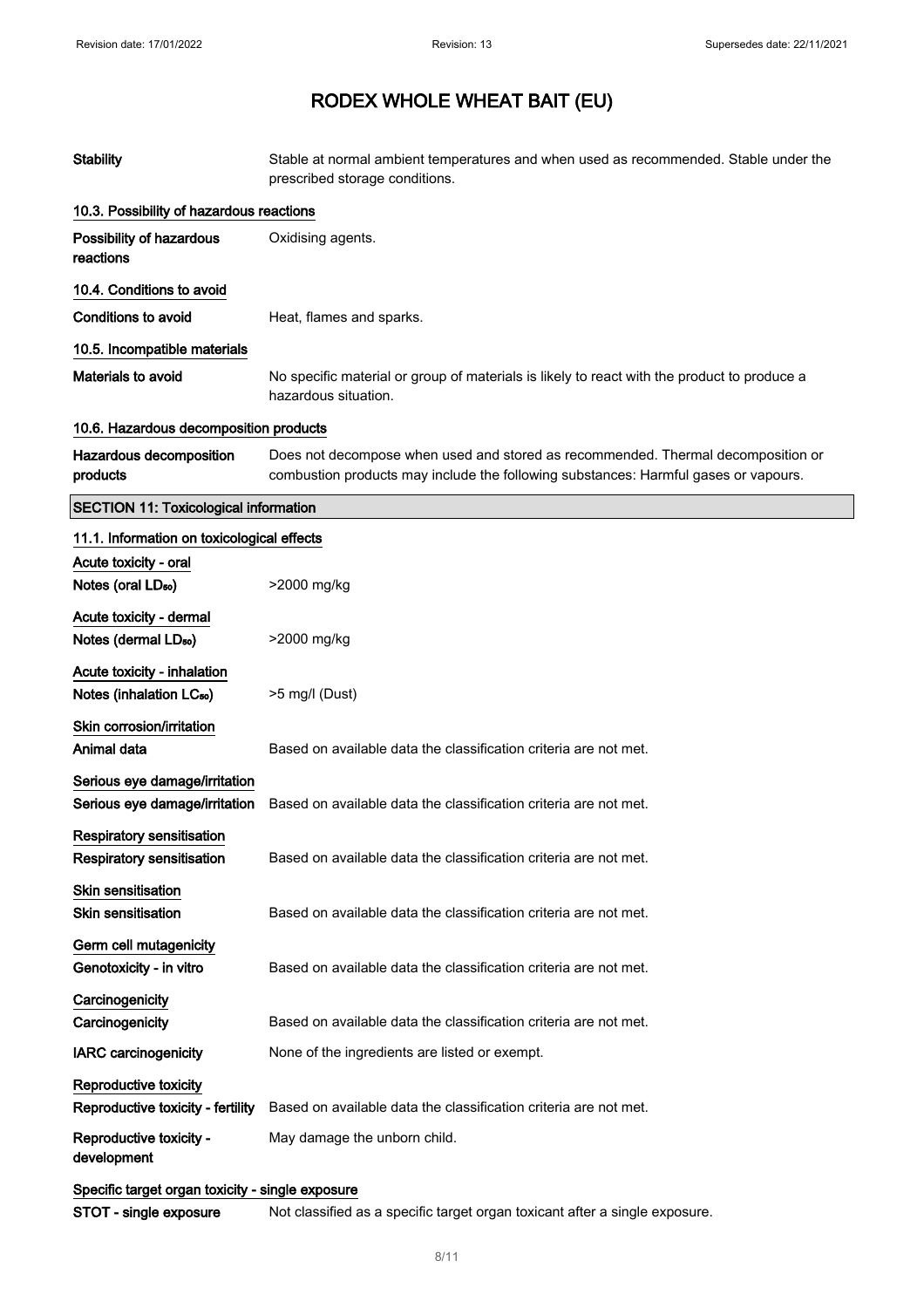| Specific target organ toxicity - repeated exposure |                                                                                                                                                                                                     |
|----------------------------------------------------|-----------------------------------------------------------------------------------------------------------------------------------------------------------------------------------------------------|
| STOT - repeated exposure                           | <b>STOT RE 1 - H372</b>                                                                                                                                                                             |
| <b>Aspiration hazard</b>                           |                                                                                                                                                                                                     |
| <b>Aspiration hazard</b>                           | Not relevant. Solid.                                                                                                                                                                                |
| <b>General information</b>                         | Avoid contact during pregnancy/while nursing. May damage fertility. The severity of the<br>symptoms described will vary dependent on the concentration and the length of exposure.                  |
| Inhalation                                         | No specific symptoms known.                                                                                                                                                                         |
| Ingestion                                          | See section 4 - First Aid                                                                                                                                                                           |
| Skin contact                                       | Prolonged contact may cause dryness of the skin.                                                                                                                                                    |
| Eye contact                                        | No specific symptoms known.                                                                                                                                                                         |
| Route of exposure                                  | Ingestion Inhalation Skin and/or eye contact                                                                                                                                                        |
| <b>Toxicity of ingredients</b>                     | Denatonium Benzoate: LD50 Oral (Rat) = 584 mg/kg LC50 (Rat) 4h: >8.7 mg/l<br>Bromadiolone Acute Oral ≤5mg/kg Acute Dermal ≤50mg/kg Acute Inhalation ≤0.05mg/kg<br>(Commission Regulation 2016/1179) |
| <b>SECTION 12: Ecological information</b>          |                                                                                                                                                                                                     |
| Ecotoxicity                                        | Not regarded as dangerous for the environment. However, large or frequent spills may have<br>hazardous effects on the environment.                                                                  |
| 12.1. Toxicity                                     |                                                                                                                                                                                                     |
| <b>Toxicity</b>                                    | Based on available data the classification criteria are not met.                                                                                                                                    |
| 12.2. Persistence and degradability                |                                                                                                                                                                                                     |
|                                                    | Persistence and degradability The degradability of the product is not known.                                                                                                                        |
| 12.3. Bioaccumulative potential                    |                                                                                                                                                                                                     |
| <b>Bioaccumulative potential</b>                   | No data available on bioaccumulation.                                                                                                                                                               |
| <b>Partition coefficient</b>                       | Not relevant.                                                                                                                                                                                       |
| 12.4. Mobility in soil                             |                                                                                                                                                                                                     |
| <b>Mobility</b>                                    | No data available.                                                                                                                                                                                  |
| 12.5. Results of PBT and vPvB assessment           |                                                                                                                                                                                                     |
| 12.6. Other adverse effects                        |                                                                                                                                                                                                     |
| Other adverse effects                              | Toxic to mammals, including domesticated animals and birds if ingested. Exposure of non-<br>target animals should be prevented.                                                                     |
| <b>Toxicity of ingredients</b>                     | <b>Bromadiolone</b><br>Daphnia EC50/48Hr = 5.79 mg/l Rainbow trout LC50/96Hr = 2.89 mg/l                                                                                                            |
| <b>SECTION 13: Disposal considerations</b>         |                                                                                                                                                                                                     |
| 13.1. Waste treatment methods                      |                                                                                                                                                                                                     |
| <b>General information</b>                         | This material and its container must be disposed of in a safe way.                                                                                                                                  |
| <b>Disposal methods</b>                            | Dispose of in accordance with applicable regional, national, and local laws and regulations.<br>Dispose of Contaminated packaging as unused product unless fully cleaned.                           |
| <b>Waste class</b>                                 | Waste disposal key number from EWC is 20 01 19 (Pesticides)                                                                                                                                         |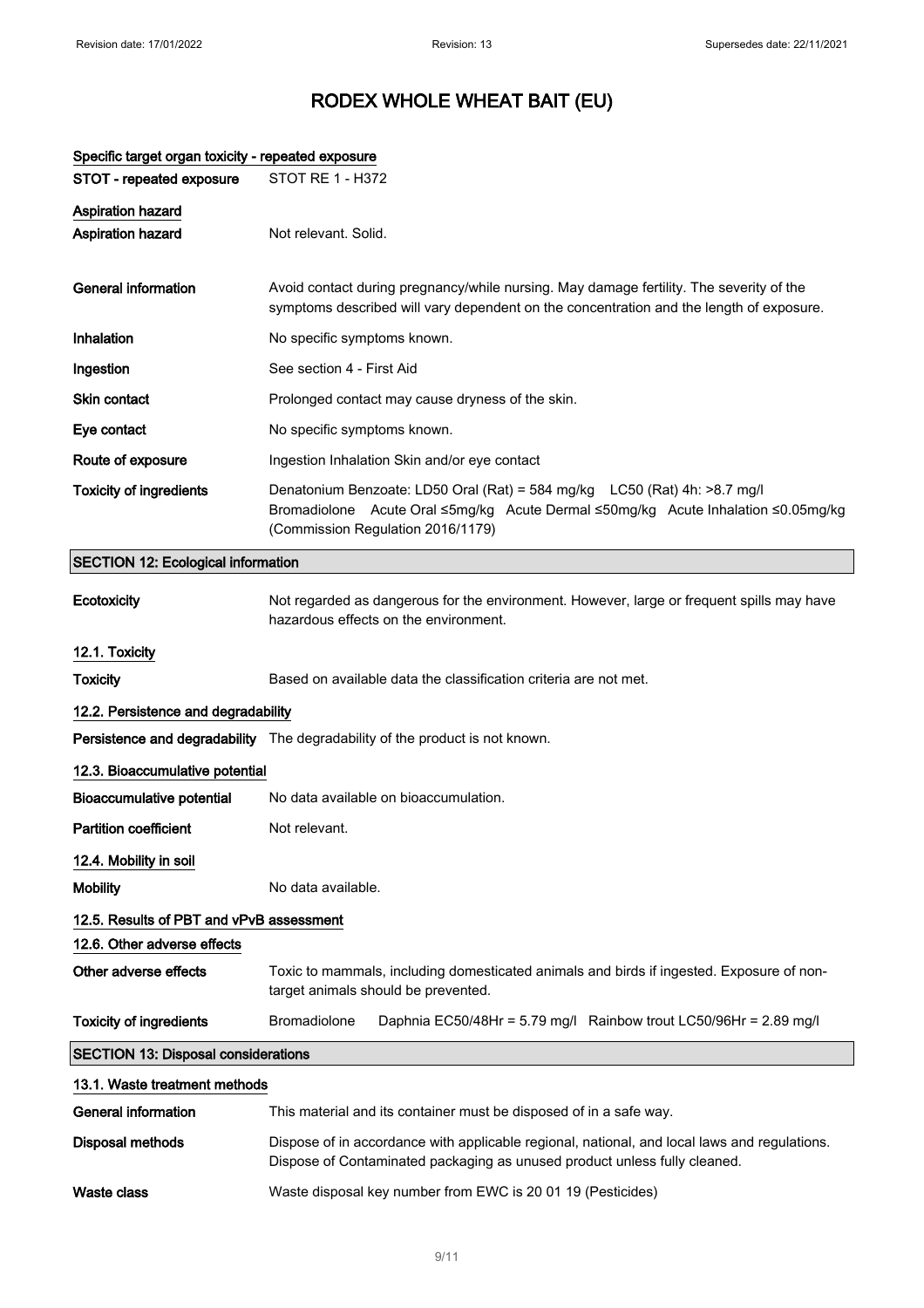#### SECTION 14: Transport information

General The product is not covered by international regulations on the transport of dangerous goods (IMDG, IATA, ADR/RID).

#### 14.1. UN number

Not applicable.

#### 14.2. UN proper shipping name

Not applicable.

#### 14.3. Transport hazard class(es)

No transport warning sign required.

#### 14.4. Packing group

Not applicable.

#### 14.5. Environmental hazards

Environmentally hazardous substance/marine pollutant No.

#### 14.6. Special precautions for user

Not applicable.

### 14.7. Transport in bulk according to Annex II of MARPOL and the IBC Code

Transport in bulk according to Not applicable. Annex II of MARPOL 73/78 and the IBC Code

| <b>SECTION 15: Regulatory information</b> |  |
|-------------------------------------------|--|
|-------------------------------------------|--|

#### 15.1. Safety, health and environmental regulations/legislation specific for the substance or mixture

| <b>National regulations</b> | Authorisation number: IE/BPA 70584                                                      |
|-----------------------------|-----------------------------------------------------------------------------------------|
|                             | Health and Safety at Work etc. Act 1974 (as amended).                                   |
|                             | EH40/2005 Workplace exposure limits.                                                    |
|                             | The Carriage of Dangerous Goods and Use of Transportable Pressure Equipment             |
|                             | Regulations 2009 (SI 2009 No. 1348) (as amended) ["CDG 2009"].                          |
| EU legislation              | Regulation (EC) No 1907/2006 of the European Parliament and of the Council of 18        |
|                             | December 2006 concerning the Registration, Evaluation, Authorisation and Restriction of |
|                             | Chemicals (REACH) (as amended).                                                         |
|                             | Commission Regulation (EU) No 2015/830 of 28 May 2015.                                  |
|                             | Regulation (EC) No 1272/2008 of the European Parliament and of the Council of 16        |
|                             | December 2008 on classification, labelling and packaging of substances and mixtures (as |
|                             | amended).                                                                               |

#### 15.2. Chemical safety assessment

No chemical safety assessment has been carried out.

## Inventories

#### EU - EINECS/ELINCS

None of the ingredients are listed or exempt.

#### SECTION 16: Other information